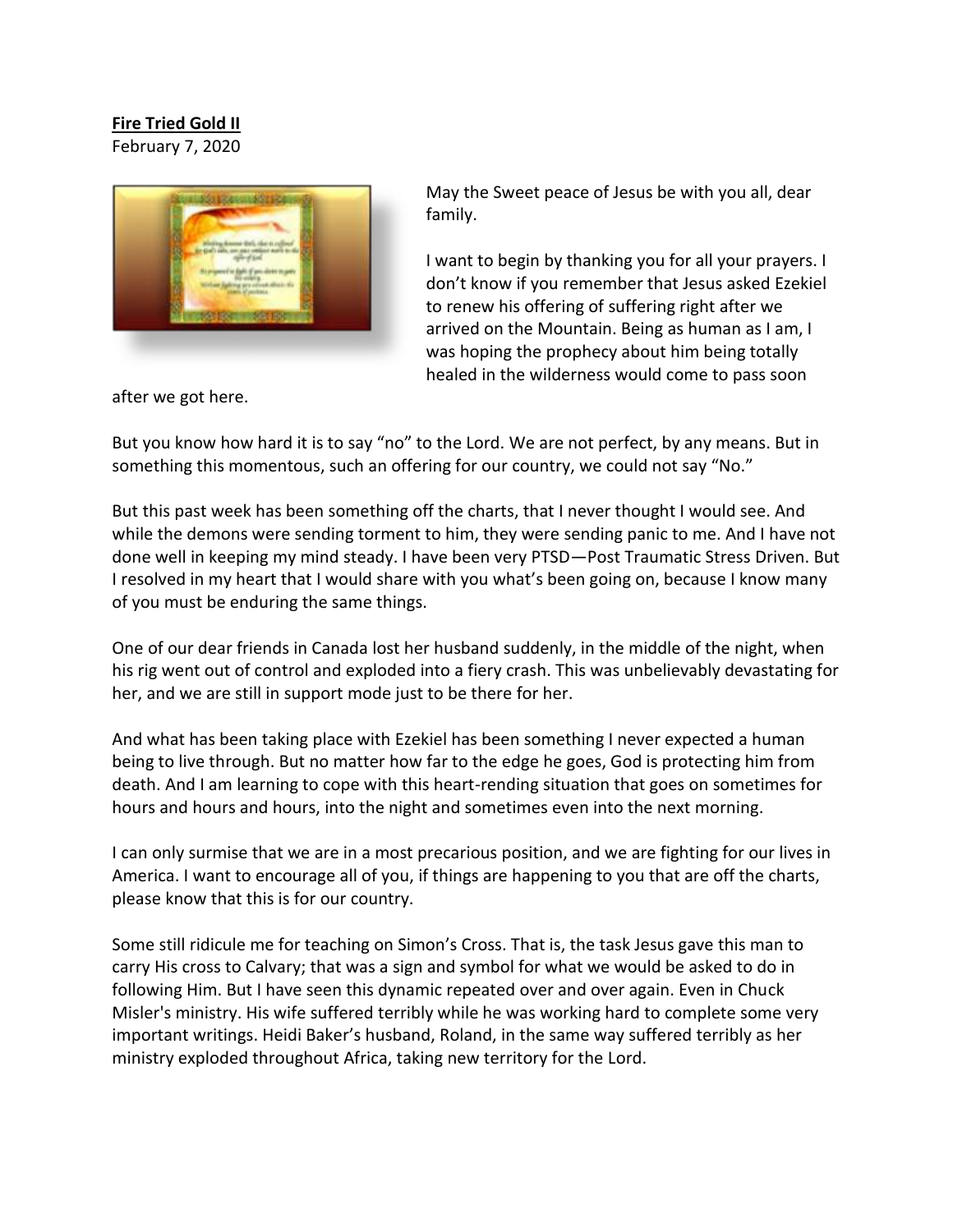I could go on and on about the sacrificial fast/suffering offerings great minister's partners have carried for their husbands and wives. It would make a worthy study. The blood of the martyrs is the seed of the Church. And I have seen that over and over again in contemporary ministries. There is a price to pay, dear ones, to plow the land and ready it for the seed.

We have been getting readings on Fruitfulness over and over again through this difficult time. So, I want to encourage you, that if your sufferings are off the charts lately, you are holding this world together with your prayers and offerings. And that stands, whether you are aware of the offering or not. You've given yourself to Jesus, and anything you suffer, He takes graciously and gratefully as a fast offering for the world.

I also want to ask your prayers for the Chinese people. More than ever, their government is going after Christians with a vengeance. They need your prayers so badly. Last night, Ezekiel was in the spirit in the midst of some Chinese people who were being tortured. Tortured to death. He also saw scenes of things happening to children who make it across the border of Mexico and are isolated from their parents.

This world is so cruel, and Satan eggs on his followers to be more and more cruel to helpless victims, inventing new ways to torture—tying off veins and arteries before severing limbs, one at a time until they die. It is unbelievable what Satan has loosed on the world. And everyone needs our prayers more than ever. But in this moment especially, the faithful in China who are being arrested and tortured as we speak. Please pray for them.

Lord Jesus, please speak to us. This is so horrendous! How can such things be? Some even blame You for this and say there is no God, otherwise the innocent would not suffer as they do.

Jesus began, *"My Sweet Clare, you have been very much distracted because of the intensity of Ezekiel's suffering. And I want to tell you, I understand. Do not condemn yourself. These things are very hard to cope with. Please do not lay blame and guilt on yourself for not being able to pray or think straight. Indeed, you have suffered much during this season of trial, very much. And the human mind runs to familiar consolations when it is nearing the breaking point. But let Me assure you, I will not allow you to be broken—although that is what your enemies are working towards.*

*"I have planted you and your prayer warriors right in the middle of witchcraft central. You are in a very hot area, where much evil is done. Not only to the surrounding families, but the cities and nations of the world and especially America. There are very well-established Satanists in this area, and they are infuriated that you are here. To stay, I might add. I do not allow all things to touch down in your life, although they wait in line for one misstep so they can gain entrance.*

*"I am allowing this for the work of saving souls, and though you feel very disconnected in this moment, things are going to change. When I allow suffering, part of it is for the sins of the soul, part of it is for reparation for the sins of the unrepentant, part of it is for conversions, and part of it is a major work of mercy to save the nations of this world.*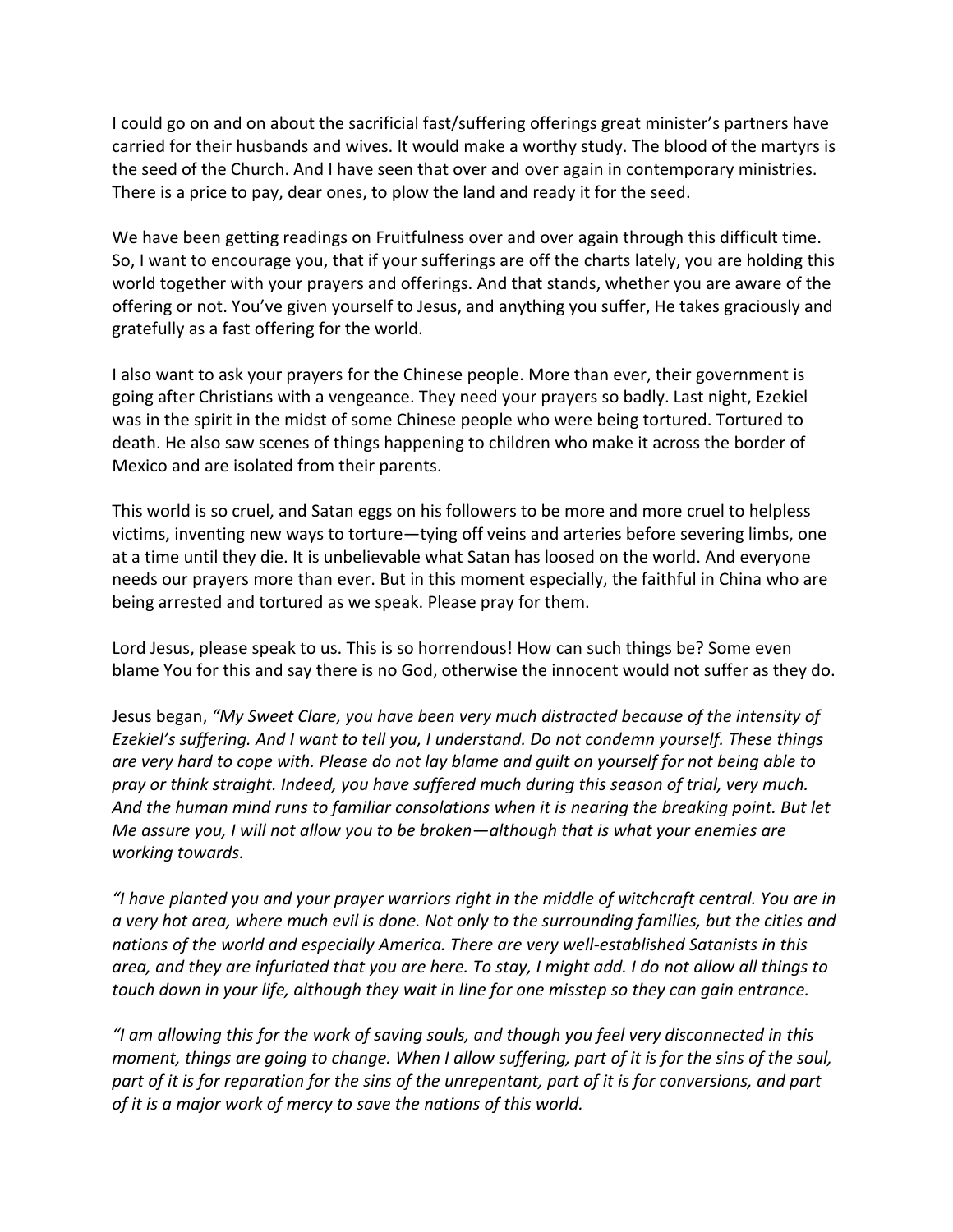*"Both you and Ezekiel and many Heartdwellers and Christians around the world are going through similar things. All that I can tell you is that you are My choice warriors, because you have shouldered the many tragic things that are happening to, in, and around you, with courage and dedication.* 

*"In this world you will have trouble. But I live in you and I overcame the world. And so will you, My deeply dedicated ones.*

*"My people, no one sees your suffering. No one hears a fanfare. No one connects the dots between you being here and the Earth being held back from full-blown war. No one recognizes your love for Me. But I do. Good men are tried in the crucible of suffering and I tell you truly, you are not good men; you are extraordinary men and women who have heard My voice on this Channel and given yourselves totally to Me.* 

*"Such are the martyrs in Heaven, and so are you in this very way. Martyrs for righteousness, for the triumph of righteousness and the extended hours, days, months, and years that you have won for your people by your intercessions.*

*"You have made a choice of will, and though you may feel your offering is paltry, because you do not suffer as well as you would like. Still. I tell you, great fruit is being gathered because of your pains and tears. Many of your hearts are bruised beyond recognition by what you have faithfully endured and not renounced Me. Many of you will wear martyrs crowns. But many more will go unrecognized in this life.* 

*"Your suffering is deep, pervasive, hidden, and in some cases immobilizing. Clare's heart is bruised beyond recognition from enduring with Ezekiel the pain he has so steadfastly suffered and continues to suffer. This is in part the reason for her silence. When she becomes quiet to pray, the tears and grief overwhelm her, so at times she finds ways to occupy herself from feeling that pain.*

*"What she and others like her do not know is that somewhere in China, those who are being tortured are not feeling the brunt of the torture, because it is being taken on here in America. They suffer beyond recognition, but some of the pain has been distributed to victim souls in other places in the world. The only reason they stand throughout this process is that I have given them extraordinary grace to keep them upright and functioning.* 

*"It is the same for you, dear ones. You are getting through your ordeals because I am strengthening you, and others also are receiving blows for you, as well. The economy of Redemption and how I distribute My graces to the needy will remain a mystery to most until Heaven, when they will see playbacks of their lives.* 

*"Gold is tried in the furnace of afflictions. And all of you listening to this message, and having gone through these things, all of you are being perfected so that you will shine with a distinctive*